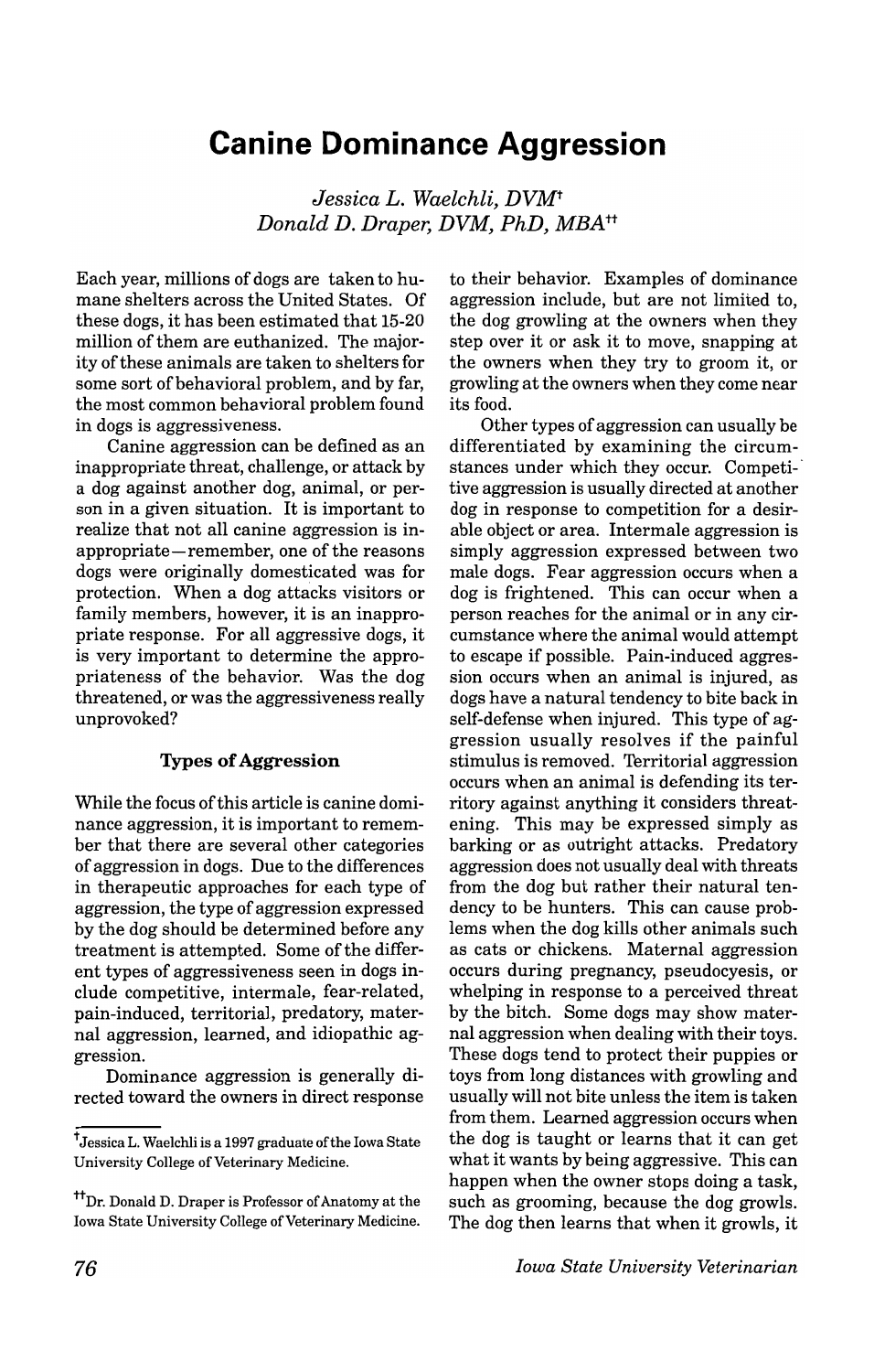avoids an experience it may find unpleasant. Idiopathic aggression is a term applied to cases of aggression that appear truly abnormal and unexplainable. An example of this is an inexplicable, vicious attack of a family member. Dogs often seem dazed during these attacks and usually appear normal at other times<sup>1</sup>.

## Normal Canine Behavior

To understand canine dominance aggression fully, one must have an understanding of normal canine behavior, both domestic and non-domestic. Canines in the wild live in packs. Within these packs, there is always a hierarchy involving all animals ofthe pack The alpha male is considered the leader and dominant animal. The alpha female is usually the second ranking member of the pack. The remainder of the pack members challenge each other for the most favorable positions. They will even challenge the alpha male and female in an attempt to upgrade their status. Confrontations between pack members may be in the form of simple vocalizations or body language, but they may escalate to physical attacks, either offensive or defensive.

This complex hierarchical system can also be applied to feral dog packs and multiple dog households. In both situations, there is always an alpha member and subordinate pack members. It does not mean, however, that there will always be physical confrontations between pack members as they challenge each other. In most packs, there are very few actual physical attacks. The subordinate animals are very aware of how to avoid a physical confrontation just as the alpha animal is very effective at subtly reinforcing their dominant status without physical attacks.

When humans bring a dog of any type into their home, they effectively create a pack situation for that animal, whether the humans are aware of it or not. A large part of the time, this is not a major problem because most dogs innately defer to people.2 This deference is further reinforced by any obedience training the dog receives. Problems do arise, however, with a dominant dog who challenges the owner's authority and does not accept their leadership; this is especially

true when the owners do not understand canine behavior and body signals. In many instances, the problems with dominant-aggressive dogs begin with simple acts on the part of the dog that are misunderstood by the owner as non-aggressive, such as the dog putting their paws on the owner's shoulders, which the owner may interpret as a "hug."

# Factors Affecting Dominance Aggression

Most types of canine aggression, including dominance aggression, are affected by a variety of factors including genetics, gender, hormonal influences, socialization, and owner perceptions.

*Genetics* It is well known that some breeds of dogs, and certain lines within breeds, have a greater propensity toward aggressiveness than others. Golden Retrievers and Labradors are well known for being friendly and easy-going, whereas people tend to think of Pitbulls and German Shepherds as being aggressive. Some breeds that seem to be prone to dominance aggression are Chow Chows, Rottweilers, Dobermans, LhasoApsos, Poodles, Cocker Spaniels, Huskies, Akitas, Schnauzers, and several breeds of terriers.

Breeders of dogs can have a significant impact over time on behavior of specific breeds. Throughout canine history, several breeds such as the Irish Wolfhound and Great Dane have been labeled ferocious, only to become more docile with shifts in the breeding trends.3 Breeding trends can also be deleterious, however, as seen with the breeding of the American pit bull terrier specifically for fighting.

*Gender* Most forms of aggression, especially dominance aggression, seem to involve more male dogs than female dogs.4 This may stem from differing gonadal secretions between male and female dogs prior to birth causing general differences in aggressive temperament.<sup>1</sup>

*Hormonal Influences* Dominance aggression may be associated with different hormonal factors. The higher occurrence in males, worsening of signs seen in bitches following ovariohysterectomy, and the fact that castration and progestin treatment sometimes reduce problems in males support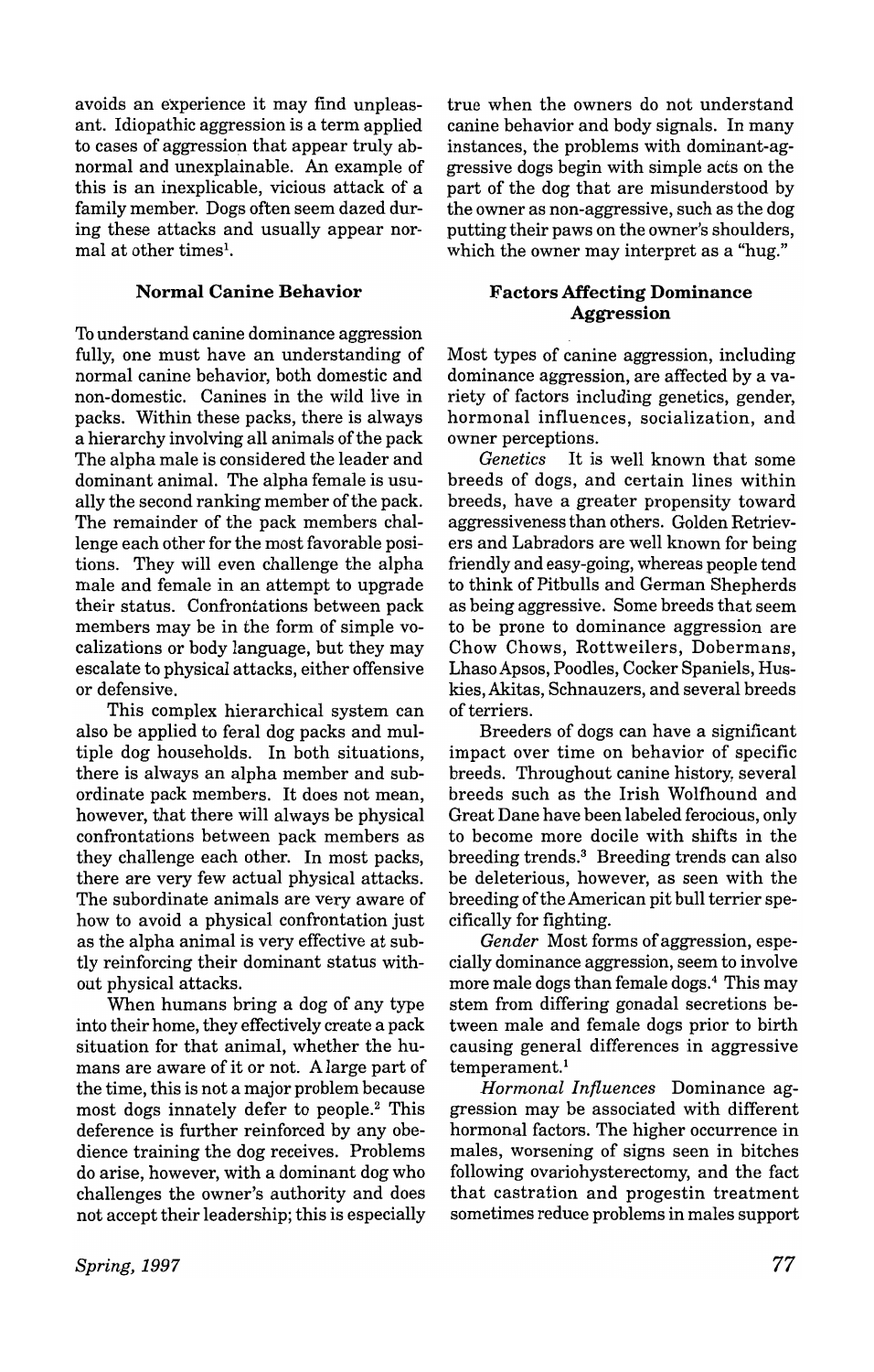some sort of hormonal involvement in dominance aggression problems.<sup>5</sup> The nature of this proposed association has not yet been established.

*Socialization* It is generally assumed in animal behavior that early experiences are more important to social development and adult behavior than are experiences later in life. This is also true in regard to dogs and aggressiveness. Dogs that receive little socialization or exposure to new experiences between 3 and 12 weeks of age may become fearful or aggressive with people or other animals.

Puppy classes beginning at 8-12 weeks of age will aid in socialization. These classes can help puppies learn how to interact with different people and dogs in a non-aggressive manner and will also help reinforce the dominant position of the owner. These classes should be followed with obedience training as the dog matures.

*Owner Perceptions* Owner perceptions of their dog's behavior can lead to an increase in dominant-aggressive behavior and possibly to the development of the problem. Humans tend to anthropomorphize when dealing with their animals and many times will forego their own comfort instead of disturbing their pet. For instance, they may sit somewhere else because their dog is on the couch. Owners lavish their pets with love and affection (which is not necessarily wrong!), but at times, this may be interpreted by the dog as reinforcement of its dominant status. Owners allow their dogs on furniture and in beds, they step around them so as not to disturb them, they are willing to play and be affectionate with the dog at the dog's command, they follow the dog's lead on walks, and they may let the dog protect its food and toys by growling. Many owners treat their dogs in this manner without any problems. However, if the dog has any dominant tendencies, this continual reinforcement will strengthen the dog's belief that it is indeed the 'top dog' in the pack.<sup>5</sup>

Owner perceptions and actions may not in themselves cause dominance aggression in dogs; however, they can be very important when dealing with these problems. It can be very difficult to make owners who treat their dogs in the above manner realize they must be 'dominant' over their dogs to



Janelle Bickett, IS

Our SCAVMA President, Tom Beall, and friend "Howie" are play-fighting. A dog is considered to be dominant-aggressive if actions such as this elicit menacing snapping and growling responses.

improve their behavior. This concept, to many owners, may sound mean and inhumane.

#### Presentation

The presentation of dominance aggression in dogs often correlates with maturity. Thus, dogs will often be presented between one and three years of age for this problem. Many of these dogs will be males, although the problem does occur in female animals.

It is imperative that complete and detailed clinical and behavioral histories are taken. All possible medical causes and other forms of aggression must be ruled out before any treatment is attempted. Factors to be determined when investigating the problem include duration of the problem, frequency, and place of occurrence, person or animal toward whom the aggression is directed and under what circumstances, and any attempted treatments.

During the behavioral history, it is often reported that the dog's attacks are completely unprovoked and sudden. Owners may report that the dog guards objects in the home or threatens the owner when dis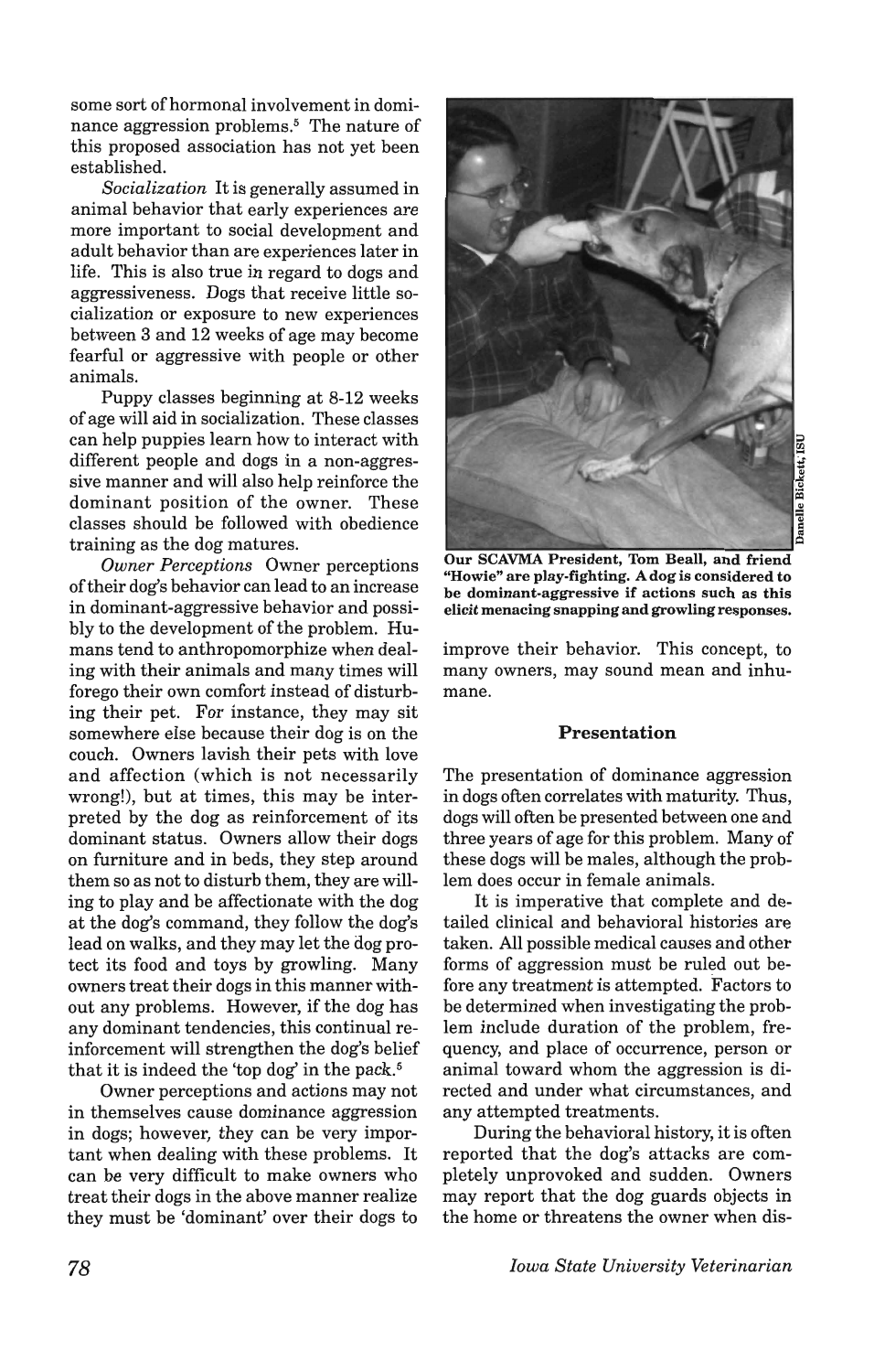turbed or resting. It may be reported that the dog resists being rolled over, 'groomed, or petted. The owners may also acknowledge that the dog is not aggressive to all family members or toward strangers. Other findings of the behavior history may include the dog growling when stared at, disciplined, restrained or lifted.

While the owner may consider these actions to be sudden and without warning, the animal in question will often give the owner subtle warnings. A dog exhibiting dominant behavior will use body language to display its dominance. Some classic features of this dominance display include the dog maintaining an erect body posture with ears forward and tail erect. The dog will stare at the owners and may growl. A dog placing its paws over or on a person is also a sign of dominance.

#### Treatment of Dominance Aggression

Owner expectations are important to consider when identifying and attempting to treat dominance aggression. After a diagnosis of canine dominance aggression is reached, the owners must be made aware of the potential time commitment and lifestyle changes involved in treatment. If the owners are not willing to commit to a treatment regime, then treatment obviously will not work and the owners should consider other options.

*Pharmacological Intervention* Drug therapy can be effective for some types of behavior problems and aggression in dogs. Because of the seriousness of dominance aggression, however, if drug therapy is attempted, it should not be relied upon as the only treatment used. It has been reported that progestins, megestrol acetate, or medroxyprogesterone acetate are effective treatments for some signs of dominance aggression and intermale aggression. Caution should be used when prescribing megestrol acetate or medroxyprogesterone due to their potential side effects. Fluoxetine and amitroptyline hydrochloride can also be used to alleviate some signs of dominance aggression. One should keep in mind, however, that drug therapy is rarely effective in treating dominance aggression and may, in some instances, make the problem worse.

*Direct Therapeutic Approach* Several variables need to be addressed before one chooses a direct therapeutic approach to dominance aggression. Under no circumstances should this approach be taken if there is the possibility of owner injury. Also, one must consider the capability of the owner in handling direct confrontations with his or her animal.

The direct approach exploits a dog's natural tendency to become subordinate when it realizes that being dominant is not an option.4 Remember that in pack situations, dominant positions are maintained by the threat of force or force itself. With the direct approach, the owner reacts to the dog's aggressive behavior with an appropriate force. This can be accomplished by shaking the scruff of the neck of a small dog or by using a choke chain with a large dog.

With this approach, it is imperative that the owner 'win' the confrontation or the dominant position of the dog will be reinforced. Some dogs will become more aggressive when confronted in this manner and a large amount of force will be necessary for the owner to 'win'. Because of the potential for owner injury, and the fact that there are other treatment options, this approach probably should not be the first treatment choice.

*Indirect Therapeutic Approach* The indirect treatment approach can be very useful with dogs that will not give in during any physical confrontation, as well as with dogs that may respond to the direct approach if the owners were capable of enforcing it. The indirect approach requires strict discipline on the part of the owner and family members, and compliance may pose a problem.

There are several components to the indirect treatment approach that the owners will need to understand and be able to perform in order for this approach to be effective. One should keep in mind, however, that the following general instructions are only guidelines, and treatment regimes should be tailored as needed to each specific case.

The general concept behind the indirect treatment approach is to make the dog completely dependent on the owner and the owner's wishes, thus making the owner the alpha pack member. This is accomplished in several ways. First, the owner should be instructed to avoid any and all confronta-

*Spring,* 1997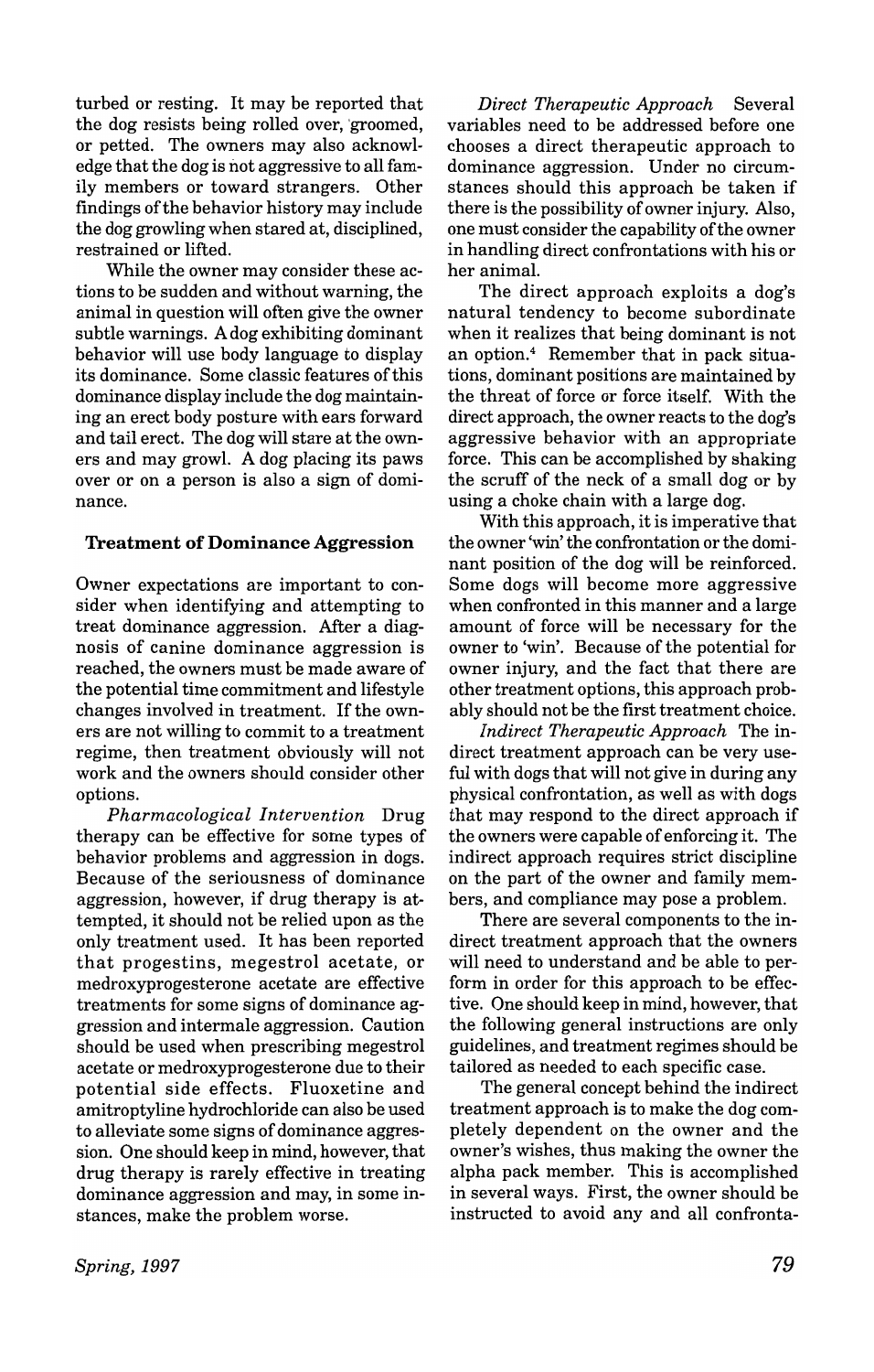tions with the animal throughout the duration of the therapy. For example, if the dog confronts the owner when asked to get out of bed, the owner should not allow the dog in the bedroom. Next, the owner and family members must withhold all normal affection and feeding from the animal. Frequently throughout the day, the owner and family members should give the dog various commands, such as "sit" or "lie down". If the dog obeys the commands, the person who gave the command should lavish praise and affection on the dog and give it a portion of its normal food ration. By doing this, the dog is not deprived of human contact or food, but it only gets these things on the owner's terms rather than on its own. Thus the owner is in complete control of the dog without physical confrontation, and therefore, the owner indirectly assumes the dominant position. As treatment progresses, the owner should eventually come to a point where he or she can punish the animal as needed without fear of reprisal from the dog.

If the dog only has problems with one person in the household, then all other family members should completely ignore the animal at all times. Only the person affected should give the dog commands and then affection and food.<sup>4</sup>

Regular checkups are very important during the initial therapy period. While the veterinarian will not be directly involved with the therapy at the owner's home, he or she will need to remind owners of the importance of what they need to do, because it can be very hard for owners to withdraw love and affection from their animals.

*Other Therapeutic Options* There are several other methods worth considering when attempting to treat dominance aggression in dogs. Many of these options can be used simultaneously with one or more of the above methods. In all cases of dominance aggression with an intact male dog, neutering the animal should be the first treatment recommendation. Other approaches include using a Promise Collar®, counterconditioning, rewarding submissive behavior exhibited by the dog, and handling exercises, which are discussed later. In severe cases, tooth extraction, lobotomies, cingulotomies, or euthanasia should be considered.



 $r =$ <u>ំ</u>  $\bar{a}$ omec

ons,

Veterinarians can provide clients with the invaluable service of pet selection, which can prevent many owner-pet mismatches and can help owners make educated choices when deciding to purchase a pet.

#### Prevention

As mentioned above, there are numerous problems encountered when trying to treat dominance aggression in dogs. Some cases, despite excellent owner compliance and sound therapeutic protocols, will never improve. Therefore, it is logical to attempt to prevent dominance aggression before it becomes a problem if at all possible.

In many instances, dominance aggression is preventable, but there are certain limitations. Prevention will only be possible if owners are aware of the problem before or shortly after they purchase a dog. Prevention is better accomplished with puppies before serious problems present themselves.

There are several services veterinarians can provide to help their clients prevent the problem of dominance aggression, including help with pet selection, temperament testing, and other client education.?

*Pet Selection* Veterinarians can provide clients and potential clients with the invaluable service of pet selection. This service can help prevent many owner-pet mismatches and can help potential owners make educated choices when deciding to purchase a pet. Clients may have no idea which breeds of dogs have aggressive tendencies and which may not. Thus, this service can be very helpful.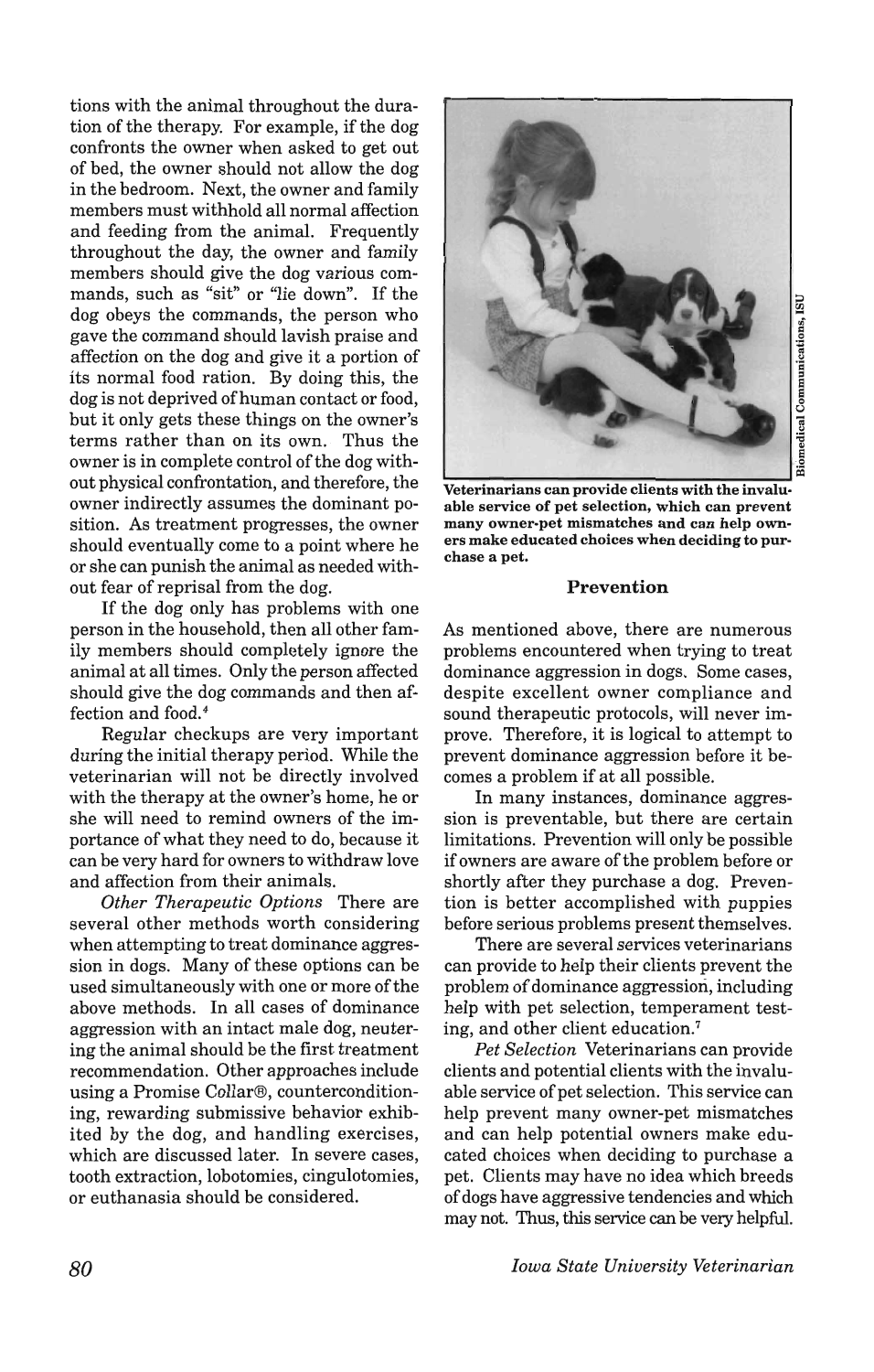This service can be provided in a variety of ways. Advertised pet selection classes open to the public could be offered. Individual counseling is also possible when a client indicates that they are looking for a new pet. One good method of client education on different breeds that involves little time commitment is to have a reference library from which clients can check out books.

*Temperament Testing* Temperament testing can be done by the veterinarian or by the client. Chances are good that if the veterinarian is performing the testing, the owner has already purchased the animal. However, if clients know that this service is offered, they may bring pets to the veterinarian for a 'prepurchase exam'. This type of exam is especially helpful if the client is purchasing an adult animal. The first puppy visit is also a good time to do this type of testing.

There are a few easy exercises one can perform to determine a dog's demeanor and possible future behavior. One should keep in mind, however, that even if a dog 'tests' as dominant, there is no way to know for certain if that dog will have problems with dominance aggression.

The first thing to be done is to simply observe the animal in a room with either the owners or the veterinarian present. Is the dog friendly and curious or does it cower in a corner? Next, several hands-on tests should be performed. If the animal is a young or small puppy, gently pick the animal up by the scruff of the neck and suspend it in midair. One should time how long it takes the pup to be still and quiet for 10 seconds. If this takes longer than 10 minutes, the dog is considered to have a dominant personality. When the puppy is held by the scruff, it is being told that the person is dominant over it; if it resists excessively, it is trying to assert its dominance over the person. If the animal is too large to scruff, it can be grasped securely under the chest and have its front legs lifted off the ground. Again, time the dog to see how long before it becomes still and quiet for 10 seconds. The dog resisting for more than 10 minutes has a dominant personality.

Another test is to lay the animal on its side and hold it there. Time the length of time before the dog will lie still and quiet for 10 seconds. Again, ifit takes longer than 10 minutes, the dog has a dominant personality. If the dog is small enough,it can be suspended in midair and looked in the face. Once again, time the dog as above. A final test that is timed and interpreted as above is to cradle the dog in a person's arms until it is still and quiet.<sup>8</sup>

If the dog is discovered to have a dominant personality, it is very important to counsel the clients on normal canine behavior, possible future problems, and possible preventative measures.

*Client Education* For an owner to have an effective role in preventing aggression problems with their pet, they must have an understanding of normal canine behavior. Most clients will accept the existence of hierarchical systems in canine society and will understand that they have now entered that hierarchy by bringing a dog into their home. Clients who understand this will probably also understand the importance ofthe alpha position in the pack and will accept their need to fill this position. There are some clients, however, who will look upon this explanation with much disdain and will think it cruel and inhumane.

There is an alternative method of explaining how their relationship with their dog must change in order to prevent problems. In the alternative method, rather than explaining about the alpha member and subordinate members, the relationship is discussed as one between an adult and a juvenile. In some instances, dogs will view family members as equals, and therefore may treat them as other dogs, occasionally biting and growling. Thus, what needs to be done is not necessarily to 'dominate' the animal, but to have it treat the owner as a juvenile pack member would treat an adult pack member.5 In packs, juvenile animals do not usually threaten the adult members by attempting to show their dominance. They know their place in the pack and show the utmost respect for the adult members. On the other hand, juvenile dogs have no problem threatening and dominating their equals in the pack. With this explanation, some owners feel more comfortable treating the dog as they would an older child by not lavishing so much attention on it and placing certain behavioral requirements on it.